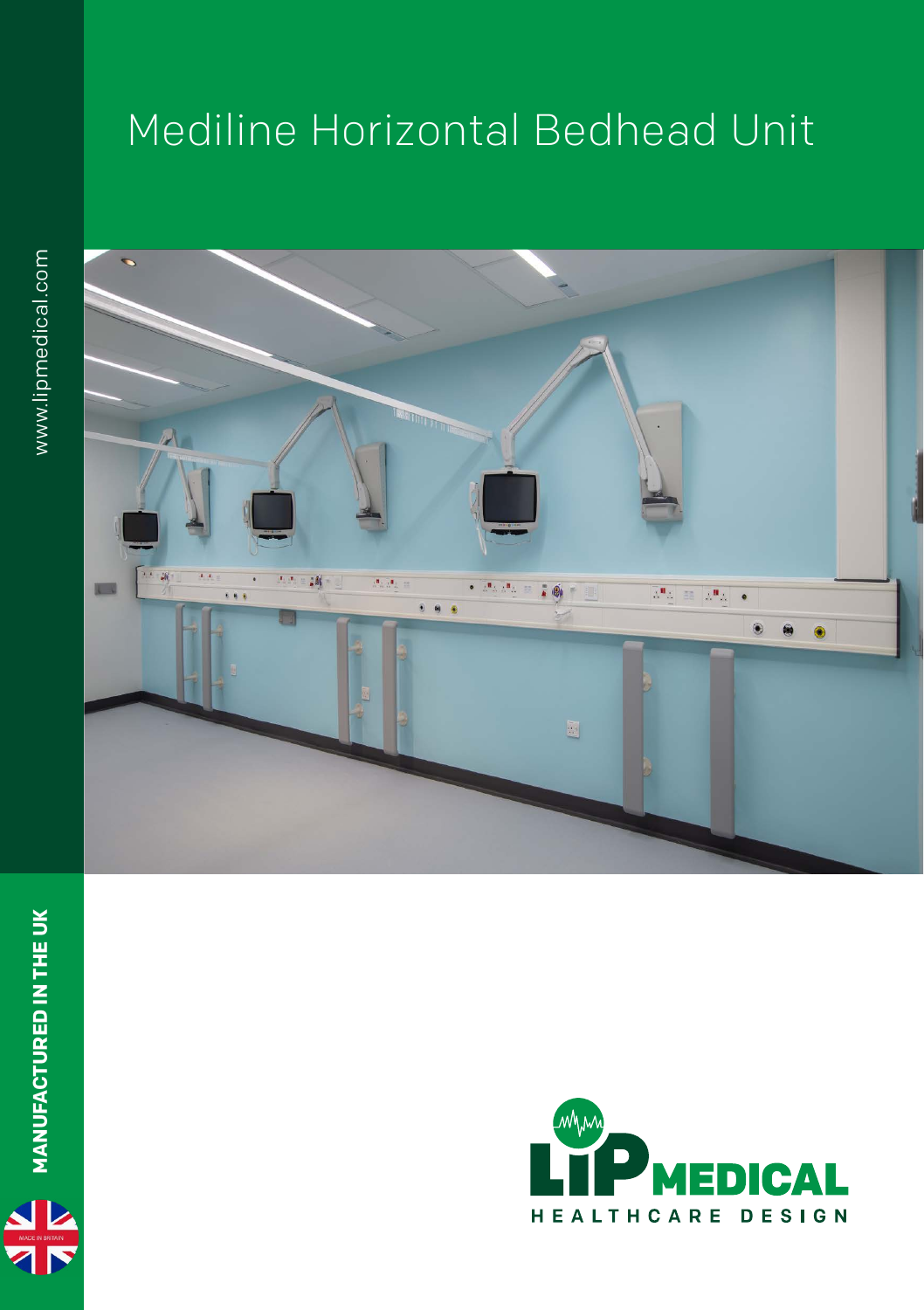## Mediline Horizontal Bedhead Unit

The Mediline horizontal bedhead unit offers an ergonomic, compact stylish solution to deliver essential services to the patient. The units are configured to suit each individual installation or project requirement with modules supplied fully assembled as standard. Electrical sockets, nurse call, data and medical gases are fitted to meet each individual client specification.





Electrical sockets are fitted to individual accessory plates and can be fully wired and tested with essential/non essential sockets available for standard ward areas and blue isolated earth sockets for A&E, critical care or operating departments.

Medical gas terminal units from all manufacturers can be accomodated with modules available as either fully pregassed and tested systems or alternatively, mounting plates can be included for installation of the gas outlets by the medical gas contractor on site.

Any type of nurse call can be easily integrated with provision for a bespoke nurse call plate which can also fit the required number of data outlets. The design of the units ensures correct separation is maintained between electrical, data and medical gases.

The units can be fed either via a bespoke surface mounted vertical riser section, through the back of the unit through the main body or through the side of the unit through the end cap.